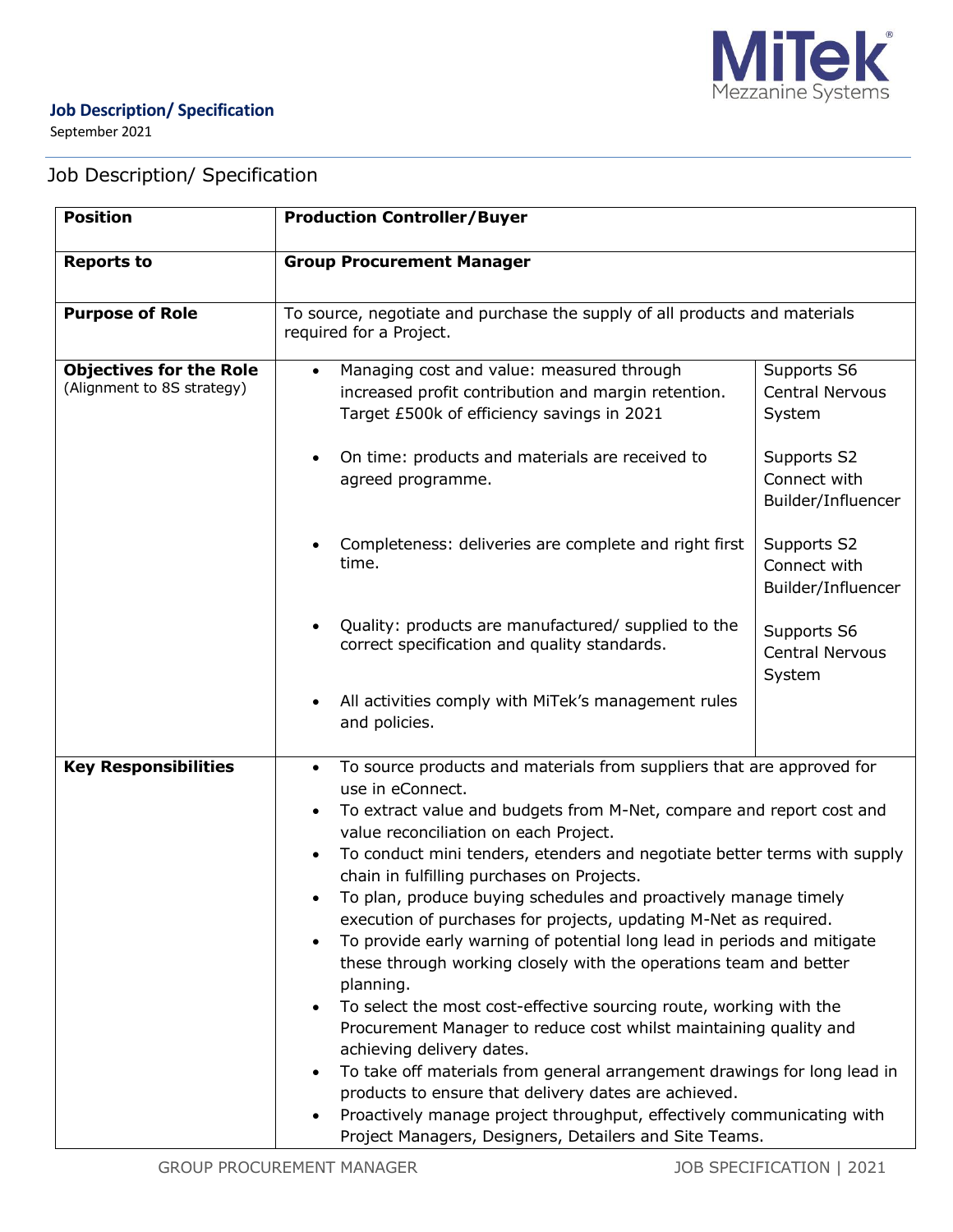



September 2021

|                                | To confirm delivery times, dates, driver and vehicle information 48hrs<br>$\bullet$<br>prior to delivery.<br>To communicate details of site restrictions, delivery locations, contact<br>details and means of off loading to supply chain in advance of delivery.<br>To support fabricators and supply chain capacity through advance<br>$\bullet$<br>planning and MRP.<br>To proactively confirm next day deliveries and collections to identify<br>delays and react accordingly.<br>Provide quality information to the supply chain on expected service levels,<br>$\bullet$<br>quality and exit controls, fabrication drawings, call off and consignment<br>requirements for those purchases where deemed necessary.<br>To provide the first level of problem resolution in accordance with the<br>$\bullet$<br>resolution process. |  |  |
|--------------------------------|----------------------------------------------------------------------------------------------------------------------------------------------------------------------------------------------------------------------------------------------------------------------------------------------------------------------------------------------------------------------------------------------------------------------------------------------------------------------------------------------------------------------------------------------------------------------------------------------------------------------------------------------------------------------------------------------------------------------------------------------------------------------------------------------------------------------------------------|--|--|
|                                | To resolve invoice disputes in a timely and accurate manner.<br>To complete and report non-conformity of any supply chain issues<br>$\bullet$<br>identified by the Project and investigate and report on the root cause and                                                                                                                                                                                                                                                                                                                                                                                                                                                                                                                                                                                                            |  |  |
|                                | plan of mitigation.<br>Support the Procurement Manager in identifying and providing evidence<br>of compensation events, back charges that need to be applied to the<br>Supply Chain.<br>To review performance of Supply Chain in accordance with procedures<br>and report identified issues to the Procurement Manager.<br>Visit Projects and Supply Chain as requested by the Procurement<br>Manager.                                                                                                                                                                                                                                                                                                                                                                                                                                 |  |  |
|                                | To attend meetings as requested.                                                                                                                                                                                                                                                                                                                                                                                                                                                                                                                                                                                                                                                                                                                                                                                                       |  |  |
|                                | Support work winning opportunities as requested.                                                                                                                                                                                                                                                                                                                                                                                                                                                                                                                                                                                                                                                                                                                                                                                       |  |  |
|                                | Provide timely and accurate reports as requested.<br>$\bullet$                                                                                                                                                                                                                                                                                                                                                                                                                                                                                                                                                                                                                                                                                                                                                                         |  |  |
|                                | Other tasks that may be required to meet the business need.                                                                                                                                                                                                                                                                                                                                                                                                                                                                                                                                                                                                                                                                                                                                                                            |  |  |
| <b>Delegation of Authority</b> | Level 5                                                                                                                                                                                                                                                                                                                                                                                                                                                                                                                                                                                                                                                                                                                                                                                                                                |  |  |
| <b>Management Rules</b>        | All activities must be authorised in strict accordance with the Delegation of<br>authority.                                                                                                                                                                                                                                                                                                                                                                                                                                                                                                                                                                                                                                                                                                                                            |  |  |
|                                | Any purchase that will impact the margin on a Project where the impact is $£1000$<br>or 2%, whichever is the smaller amount, must be signed off in accordance with<br>the Notification of Loss process.                                                                                                                                                                                                                                                                                                                                                                                                                                                                                                                                                                                                                                |  |  |
|                                | To always post cost in a timely and accurate manner in M-Net in advance of any<br>cost being incurred.                                                                                                                                                                                                                                                                                                                                                                                                                                                                                                                                                                                                                                                                                                                                 |  |  |
|                                | To issue complete and accurate drawings, call off schedules to fabricators and<br>general arrangement and fabrication drawings to installation teams on time.                                                                                                                                                                                                                                                                                                                                                                                                                                                                                                                                                                                                                                                                          |  |  |
|                                | No retrospective orders.                                                                                                                                                                                                                                                                                                                                                                                                                                                                                                                                                                                                                                                                                                                                                                                                               |  |  |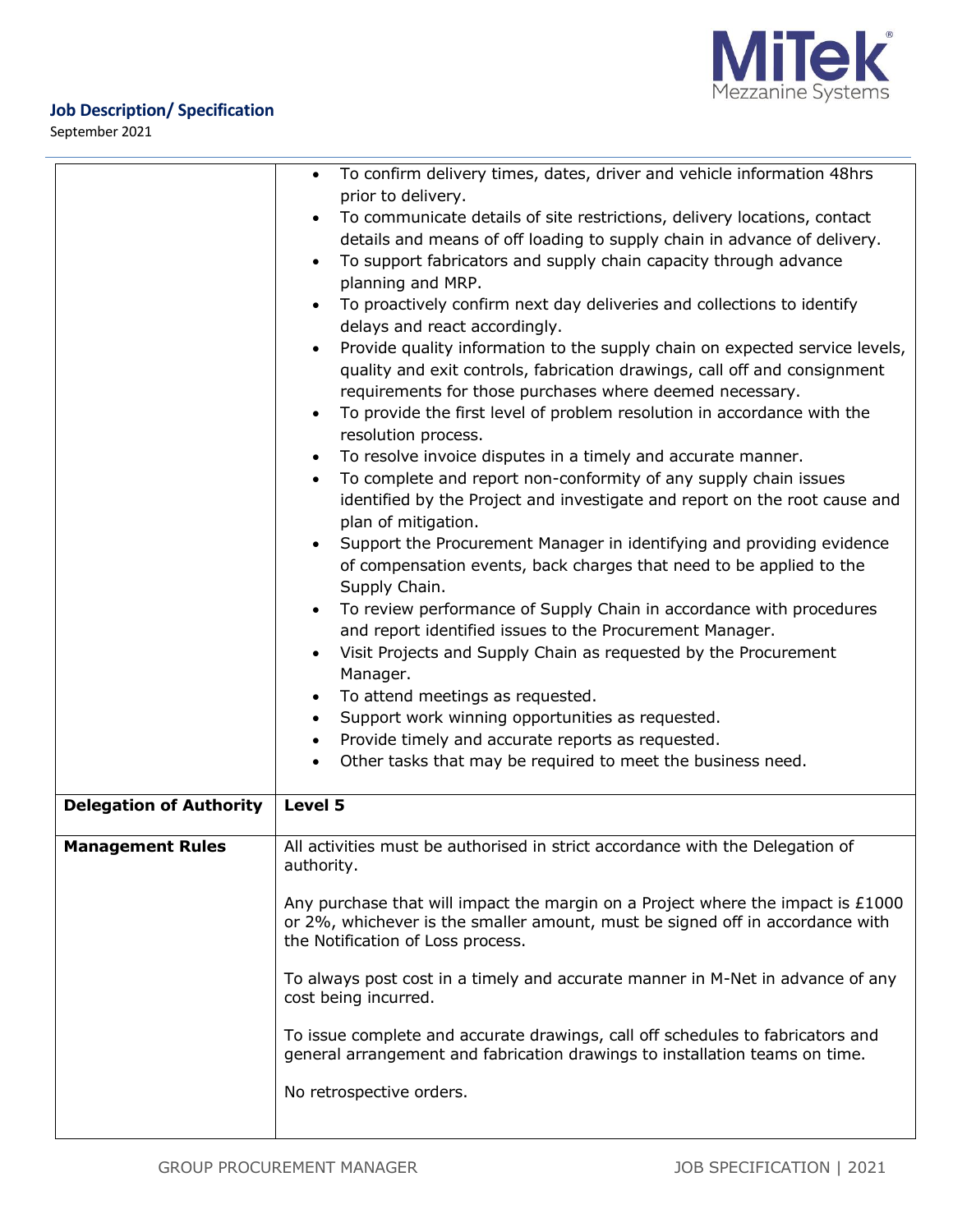

## **Job Description/ Specification**

September 2021

| <b>Management Rules</b> | Do not share commercially sensitive information with any Supply Chain member<br>other than through normal business practices. |
|-------------------------|-------------------------------------------------------------------------------------------------------------------------------|
|                         | To issue Purchase orders within 72hrs of the instruction being sent to the Supply<br>Chain.                                   |
|                         | Comply with all Company Policies at all times.                                                                                |

# Knowledge

| Essential                                                                                                          | <b>Desirable</b>                                                                                                                                                        |  |
|--------------------------------------------------------------------------------------------------------------------|-------------------------------------------------------------------------------------------------------------------------------------------------------------------------|--|
| <b>Education and Training</b><br>GCSE Pass in English and Maths<br>and/or<br>3 years' experience in a similar role | Educated to degree level/ professional<br>$\bullet$<br>qualification or equivalent.<br>CIPS level 3 or 5years experience in a<br>$\bullet$                              |  |
| <b>Knowledge</b><br>Purchasing experience<br>Vendor management<br>Performance management                           | similar role<br>Steel products and fabrication<br>Mezzanine Industry<br>Construction Industry experience<br>Lean manufacturing principles<br><b>Category Management</b> |  |

# Skills

| <b>Desirable</b>                                                                                                                                                                                                                                                                                                                                                           | Essential |  |
|----------------------------------------------------------------------------------------------------------------------------------------------------------------------------------------------------------------------------------------------------------------------------------------------------------------------------------------------------------------------------|-----------|--|
| <b>Skills</b><br>Strong administrative bias<br>MS Project or similar planning tools<br>Time management/ scheduling experience<br>MRP, Forecasting, Capacity management<br>$\bullet$<br>Manufacturing experience<br>Commercial awareness<br>Excellent IT skills, Excel, MS Office, Teams<br>Logistics<br>$\bullet$<br>Import/ Exports<br>Numeracy<br>$\bullet$<br>Languages |           |  |

## Attitude

| Essential                                                                                                                                                                  | <b>Desirable</b>                                                                                                                                                                                                                  |  |  |
|----------------------------------------------------------------------------------------------------------------------------------------------------------------------------|-----------------------------------------------------------------------------------------------------------------------------------------------------------------------------------------------------------------------------------|--|--|
| <b>Attitude</b><br>Ability to work under pressure to<br>demanding deadlines<br>Prioritize workload<br>Confident & assertive<br>Good verbal communication skills<br>Empathy | Completer. finisher<br>$\bullet$<br>Strong negotiation skills<br>Excellent written and communication skills<br>$\bullet$<br>Proactive not reactive<br>$\bullet$<br>Ability to work remotely or as part of a<br>$\bullet$<br>team. |  |  |
| Professionalism                                                                                                                                                            |                                                                                                                                                                                                                                   |  |  |